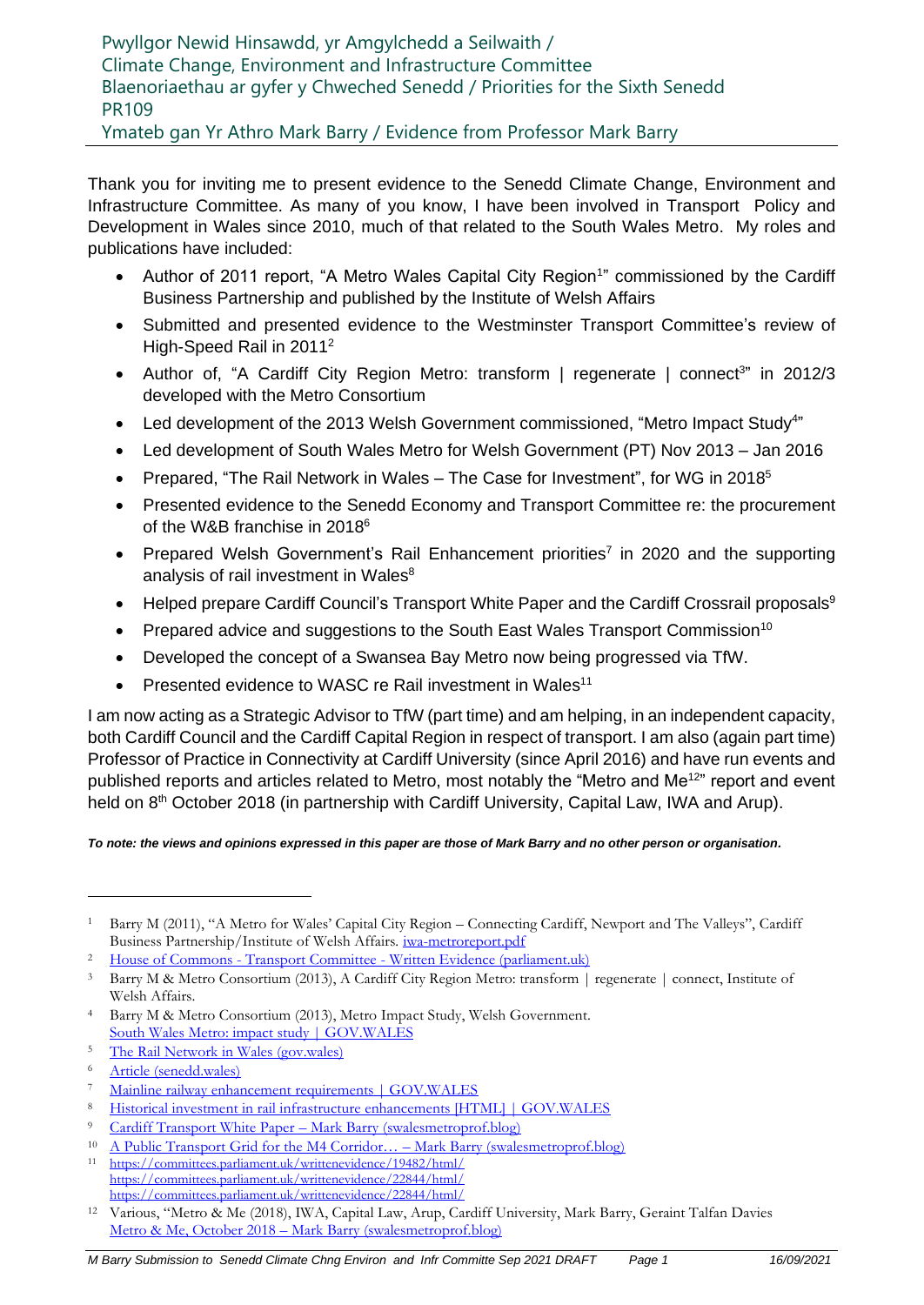# **Submission to Senedd Climate Change, Environment & Infrastructure Committee**

September 16th , 2021, *DRAFT 1.0*

*Mark Barry, Professor of Practice in Connectivity at Cardiff University's School of Geography & Planning* 

Firstly, my apologies, I haven't had time to prepare a comprehensive submission on this occasion. So, I am going to summarise for me, the key issues re: transport (inc. reference to some of my on-line articles which themselves include references to source data/material). My leave commitments also meant I could not attend the Committee today either.

- WG has set out, via [Llwybr Newydd](https://gov.wales/llwybr-newydd-wales-transport-strategy-2021)<sup>13</sup> (The New Wales Transport Strategy) its targets for major mode shift away from car by 2040 and more a ambitious 50% reduction in surface transport emissions by 2030 which reflects the advice of the Climate Change Committee to UK Governments 14 .
- Form all the initial work I have seen (formal and informal and much still in development) from a number of organisations, this will require:
	- o A 30-40% reduction in car use (even when accounting for DfT projections for EV take up)
	- o At least a doubling of Public Transport and Active Travel
	- $\circ$  In all this, and again re-enforced though all the work/discussion I have had, there is no getting away from the need for Demand Management to help reduce car use/dependency. This will inevitably include ££ /road pricing measures – or reduction on the "car use discount" as I prefer to call it (*And stopping things like free parking at hospital – how about free bus fares to hospitals instead!*)
	- o *The reduction of fuel duty tax revenue will also force HM Treasury to consider such measures before too long. Wales should perhaps be on the front foot in this regard to secure its own "revenue stream" as, as recent evidence shows, one can't rely on UK Government to invest in Welsh Transport infrastructure even when they are responsible for it, as I set out in my submission to WASC – [and](https://swalesmetroprof.blog/2021/02/15/welsh-rail-infrastructure-investment/) [summarised](https://swalesmetroprof.blog/2021/02/15/welsh-rail-infrastructure-investment/) here.*
- The discussions re: carbon emission and cars, can and should not ignore the wider external costs of car use that have been shared across society for the last 50 years, rather than being borne by drivers (who in effect receive a discount to use cars). These include: 160,000 RTAs per year, 25,000 serious inures, 1700 deaths (1 cyclist is killed on average in the UK each day due to RTA), then add poor air quality & premature deaths as a result, and particulates (esp. from tyres) and of course the phenomenon of induced demand (*i.e. build more roads get more cars unless you suppress demand)* and resulting unsustainable development and low density sprawl. I set out more details in this article on ["Cars and Climate Change](https://swalesmetroprof.blog/2021/03/23/climate-change-cars-challenges/)<sup>15</sup>". I would view that article, even though written in more casual language, as the bulk of my submission to this committee. This recent article [by Todd Litman](https://www.vtpi.org/bcpct.pdf)<sup>16</sup> of the Victoria Transport Planning Institute is also illuminating re: post covid equity in transport planning.
- A key component of a response to this existential challenge, and linked to City Centre/Town Centre regeneration, is a need to see stronger planning and

<sup>16</sup> [bcpct.pdf \(vtpi.org\)](https://www.vtpi.org/bcpct.pdf)

<sup>13</sup> [Llwybr Newydd: the Wales Transport Strategy 2021 | GOV.WALES](https://gov.wales/llwybr-newydd-wales-transport-strategy-2021)

<sup>14</sup> [Advice-Report-The-path-to-a-Net-Zero-Wales.pdf \(theccc.org.uk\)](https://www.theccc.org.uk/wp-content/uploads/2020/12/Advice-Report-The-path-to-a-Net-Zero-Wales.pdf)

<sup>15</sup> [Climate Change, Cars & Challenges](https://swalesmetroprof.blog/2021/03/23/climate-change-cars-challenges/) – Mark Barry (swalesmetroprof.blog)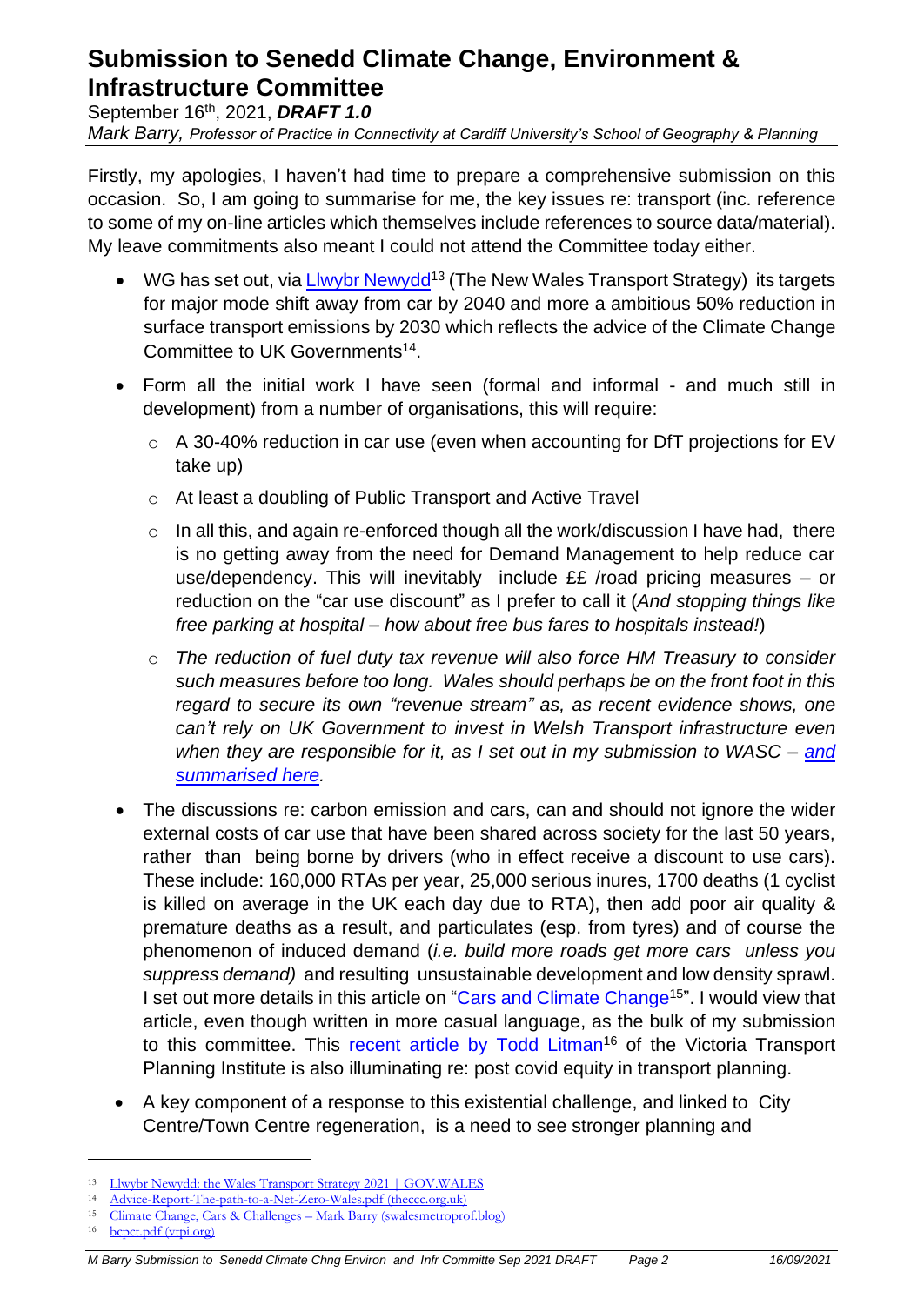## **Submission to Senedd Climate Change, Environment & Infrastructure Committee**

September 16th , 2021, *DRAFT 1.0*

*Mark Barry, Professor of Practice in Connectivity at Cardiff University's School of Geography & Planning* 

economic development measures and guidance, to support interventions in Public Transport connected places, and town and City Centres (so ["Transit Oriented](https://eur03.safelinks.protection.outlook.com/?url=https%3A%2F%2Fswalesmetroprof.blog%2F2019%2F04%2F25%2Ftransit-oriented-development-in-the-cardiff-capital-region%2F&data=04%7C01%7CBarryM9%40cardiff.ac.uk%7Ce0a67e95f6a941d7312d08d977a0c379%7Cbdb74b3095684856bdbf06759778fcbc%7C1%7C0%7C637672356300349178%7CUnknown%7CTWFpbGZsb3d8eyJWIjoiMC4wLjAwMDAiLCJQIjoiV2luMzIiLCJBTiI6Ik1haWwiLCJXVCI6Mn0%3D%7C3000&sdata=iZoZSDCkoz%2BH7Audc7e1BAh4LLOfijcKtgs9M%2F5DnM4%3D&reserved=0)  [Development"](https://eur03.safelinks.protection.outlook.com/?url=https%3A%2F%2Fswalesmetroprof.blog%2F2019%2F04%2F25%2Ftransit-oriented-development-in-the-cardiff-capital-region%2F&data=04%7C01%7CBarryM9%40cardiff.ac.uk%7Ce0a67e95f6a941d7312d08d977a0c379%7Cbdb74b3095684856bdbf06759778fcbc%7C1%7C0%7C637672356300349178%7CUnknown%7CTWFpbGZsb3d8eyJWIjoiMC4wLjAwMDAiLCJQIjoiV2luMzIiLCJBTiI6Ik1haWwiLCJXVCI6Mn0%3D%7C3000&sdata=iZoZSDCkoz%2BH7Audc7e1BAh4LLOfijcKtgs9M%2F5DnM4%3D&reserved=0)); and in so doing a relocation of "stuff" away from car based out of town/edge of town sheds (Worth looking at this recent report to Welsh Government [Small Towns, Big Issues: independent research report | GOV.WALES](https://eur03.safelinks.protection.outlook.com/?url=https%3A%2F%2Fgov.wales%2Fsmall-towns-big-issues-independent-research-report&data=04%7C01%7CBarryM9%40cardiff.ac.uk%7Ce0a67e95f6a941d7312d08d977a0c379%7Cbdb74b3095684856bdbf06759778fcbc%7C1%7C0%7C637672356300349178%7CUnknown%7CTWFpbGZsb3d8eyJWIjoiMC4wLjAwMDAiLCJQIjoiV2luMzIiLCJBTiI6Ik1haWwiLCJXVCI6Mn0%3D%7C3000&sdata=HwwSaOA%2FDaGajc9qiXIqDR7vTWHmpbdSXgGbQfmIQYc%3D&reserved=0) by *Foundational Economy Research<sup>17</sup>* "

- I would also note that WG Health Department and Health Boards have a terrible record on locating major healthcare facilities – they are generally in places poorly connected to PT encouraging more car use. Llanfrechfa is a case in point and the proposed Velindre hospital in Cardiff has plans for 800 parking spaces – 500 for staff! Not surprising given it is planned to be located in area poorly connected to the rest of the region in public transport terms. This cuts right against WG own planning policy - e.g. [Future](https://gov.wales/future-wales-national-plan-2040) Wales<sup>18</sup> and will further exacerbate our decarbonisation efforts.
- As a suggestion I would make Transport for Wales a statutory consultee for such major commercial, residential and public service developments. In such circumstance perhaps TfW could support such a scheme but only when the developer/promoter provides, for example, £100M + for the extensive PT infrastructure that will be required to minimise car use! In most cases the best and most sustainable solution is to densify existing sites (but whilst better for society and future generations may cost the developer a little more!).

Simply put, to get close to delivering on our decarbonisation obligations re surface transport, we need:

- Fewer cars 30~40% fewer, then lets EV a smaller fleet of smaller lighter vehicles! – *the well-resourced lobbying of the car industry and a certain amount of greenwashing can't hide the fact we need fewer, smaller and better utilised cars before we EV them*
- More Public Transport and Active Travel across Wales; I estimate [a capital](https://swalesmetroprof.blog/2021/06/17/levelling-up-working-together-a-transport-enhancement-programme-for-wales/) [programme of](https://swalesmetroprof.blog/2021/06/17/levelling-up-working-together-a-transport-enhancement-programme-for-wales/)  $£3.5Bn^{19}$  over the next 10-15 years to at least double capacity – half of which should fall to the UK Government given the work required is related to the NR rail asset for which UK Gov (via DfT and NR) are responsible
- Much more Transit Oriented Development and less car-based sprawl. It is the latter (as found in the Foundation Economy Research Report for WG) that is dislocating communities and high streets all over Wales.

#### **>>>>>END**

<sup>17</sup> Research reports - [The Foundational Economy](https://foundationaleconomy.com/research-reports/)

<sup>18</sup> [Future Wales: the national plan 2040 | GOV.WALES](https://gov.wales/future-wales-national-plan-2040)

<sup>&</sup>lt;sup>19</sup> [Levelling Up, Working Together? A Transport Enhancement Programme for Wales –](https://swalesmetroprof.blog/2021/06/17/levelling-up-working-together-a-transport-enhancement-programme-for-wales/) Mark Barry [\(swalesmetroprof.blog\)](https://swalesmetroprof.blog/2021/06/17/levelling-up-working-together-a-transport-enhancement-programme-for-wales/)